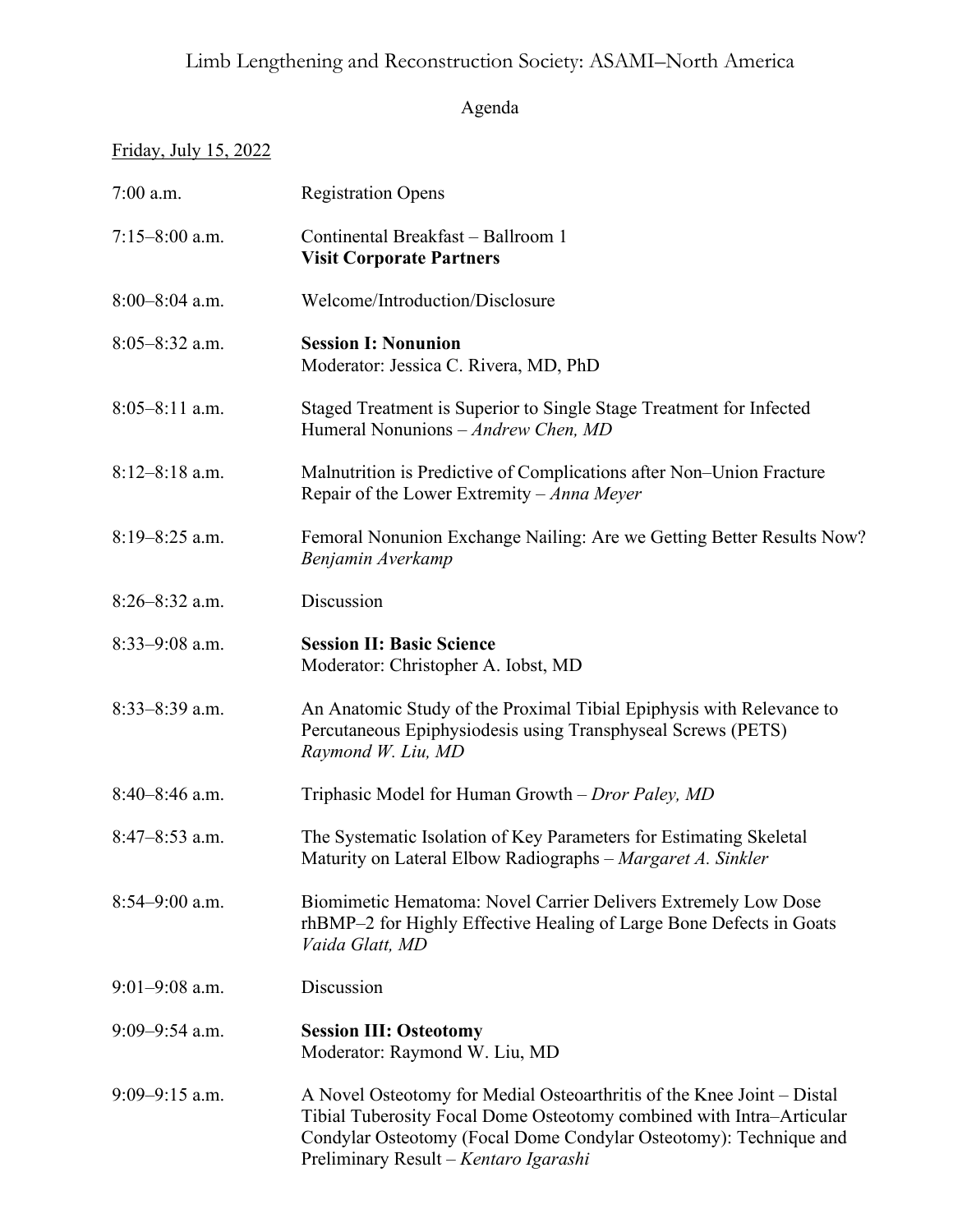| $9:16 - 9:22$ a.m.   | Derotational Osteotomy of the Femur and/or Tibia for Youth with Anterior<br>Knee Pain – Marianne Gagnon                                                                                |
|----------------------|----------------------------------------------------------------------------------------------------------------------------------------------------------------------------------------|
| $9:23-9:29$ a.m.     | Distal Femoral Osteotomy for the Correction of Valgus Deformity Using<br>the Modified Reverse Planning Method<br>Christopher A. Iobst, MD                                              |
| $9:30-9:36$ a.m.     | Tibial Osteotomy Surgery Safety Profile – S. Robert Rozbruch, MD                                                                                                                       |
| $9:37-9:43$ a.m.     | Bilateral Distal Femoral Osteotomy in Patients with Valgus Deformity<br>Results in Improved Outcome Scores - Amber A. Hamilton                                                         |
| $9:44-9:54$ a.m.     | Discussion                                                                                                                                                                             |
| $9:55-10:15$ a.m.    | Refreshment Break - Ballroom 1<br><b>Visit Corporate Partners</b>                                                                                                                      |
| $10:16-11:01$ a.m.   | <b>Session IV: Practice Management</b><br>Moderator: Harold J.P. van Bosse, MD                                                                                                         |
| $10:16 - 10:22$ a.m. | Early Experience with Robotic Autostrut–Controlled Hexapod External<br>Fixators – S. Robert Rozbruch, MD                                                                               |
| $10:23-10:29$ a.m.   | Fully Automated Analysis of the Anatomical and Mechanical Axes from<br>Pediatric Standing Lower Limb Radiographs using Convolutional Neural<br>Networks - Yousif Murad                 |
| $10:30-10:36$ a.m.   | Outpatient Orthopaedic Trauma and Limb Deformity Surgery: Is it Safe?<br>Benjamin Averkamp                                                                                             |
| $10:37-10:43$ a.m.   | Inter and Intra-Rater Reliability of the Checketts Grading System for Pin<br>Site Infections across All Skin Colours - Rosalind Groenewoud                                             |
| $10:44 - 10:50$ a.m. | Current Procedural Terminology (CPT) Coding in Pediatric Limb<br>Reconstruction Surgery – Christopher A. Iobst, MD                                                                     |
| $10:51-11:01$ a.m.   | Discussion                                                                                                                                                                             |
| $11:02-11:47$ p.m.   | <b>Session V: Internal Lengthening Nails</b><br>Moderator: David Frumberg, MD                                                                                                          |
| $11:02-11:08$ a.m.   | Radiographic Changes without Symptoms Predominate Following Limb<br>Lengthening with a Weight Bearing Lengthening Nail<br>Taylor J. Reif, MD                                           |
| $11:09 - 11:15$ a.m. | Treatment of Angular Deformity and Limb Length Discrepancy with a<br>Retrograde Femur Magnetic Intramedullary Nail: Fixator-Assisted,<br>Blocking Screw Technique – Erik J. Geiger, MD |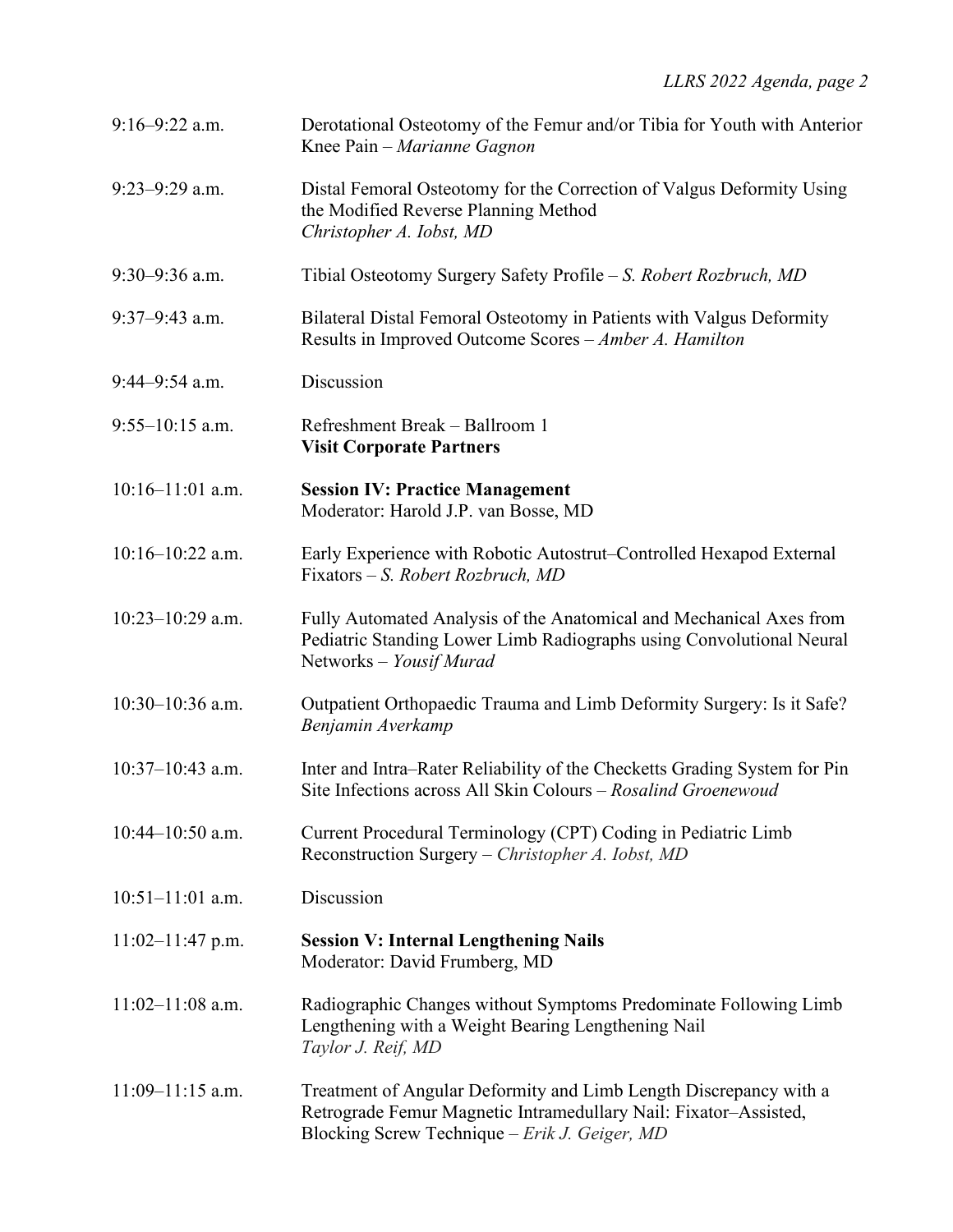| $11:16-11:22$ a.m.   | Performance and Complications of a Titanium Internal Lengthening Nail:<br>A Retrospective Review of 286 Bone Lengthening Events<br>Taylor J. Reif, MD                                                                                         |
|----------------------|-----------------------------------------------------------------------------------------------------------------------------------------------------------------------------------------------------------------------------------------------|
| $11:23-11:30$ a.m.   | Use of the Antegrade Femoral Nail in Pediatric Patients<br>Adam D. Geffner                                                                                                                                                                    |
| $11:31-11:36$ a.m.   | Early Weight-Bearing Accelerates Regenerate Bone Mineralization: A<br>Pilot Study Comparing Two Postoperative Weight-Bearing Protocols<br>following Intramedullary Limb Lengthening using the Pixel Value Ratio -<br>Christopher A. Iobst, MD |
| $11:37-11:47$ a.m.   | Discussion                                                                                                                                                                                                                                    |
| $11:48-12:40$ p.m.   | Lunch – Ballroom 1<br><b>Visit Corporate Partners</b>                                                                                                                                                                                         |
| $12:41-1:15$ p.m.    | <b>Session VI: Pediatrics</b><br>Moderator: L. Reid Nichols, MD                                                                                                                                                                               |
| $12:41-12:46$ p.m.   | The Effectiveness of Serial Casting in the Treatment of Recurrent<br>Equinovarus in Children with Arthrogryposis $-L$ . Reid Nichols, MD                                                                                                      |
| $12:47 - 12:53$ p.m. | The Fate of Bent Telescopic Rods in Children with Osteogenesis<br>Imperfecta: Do All Bent Rods Need to be Revised?<br>Jeanne Franzone, MD                                                                                                     |
| $12:54-1:00$ p.m.    | How Does Femoral Varus Deformity Respond to Guided Growth in Blount<br>Disease? - Janet L. Walker MD                                                                                                                                          |
| $1:01-1:06$ p.m.     | Achondroplasia: The Ruse of Rhizomelia - Aaron J. Huser, DO                                                                                                                                                                                   |
| $1:07-1:15$ p.m.     | Discussion                                                                                                                                                                                                                                    |
| $1:16-2:00$ p.m.     | <b>Presidential Guest Lecture</b><br>Change<br>John Gerard Birch, MD                                                                                                                                                                          |
| $2:01-2:20$ p.m.     | Refreshment Break - Ballroom 1<br><b>Visit Corporate Partners</b>                                                                                                                                                                             |
| $2:21-2:55$ p.m.     | <b>Session VII: Osteointegration</b><br>Moderator: Stephen M. Quinnan, MD                                                                                                                                                                     |
| $2:21-2:26$ p.m.     | Removal of Press–Fit Transtibial Osseointegration Implants: A Discussion<br>of Risk Factors and Outcomes – Germane Ong                                                                                                                        |
| $2:27-2:33$ p.m.     | Transcutaneous Osseointegration for Amputees with Short Residual Bone:<br>Is there Increased Risk for Complications?<br>Jason Shih Hoellwarth, MD                                                                                             |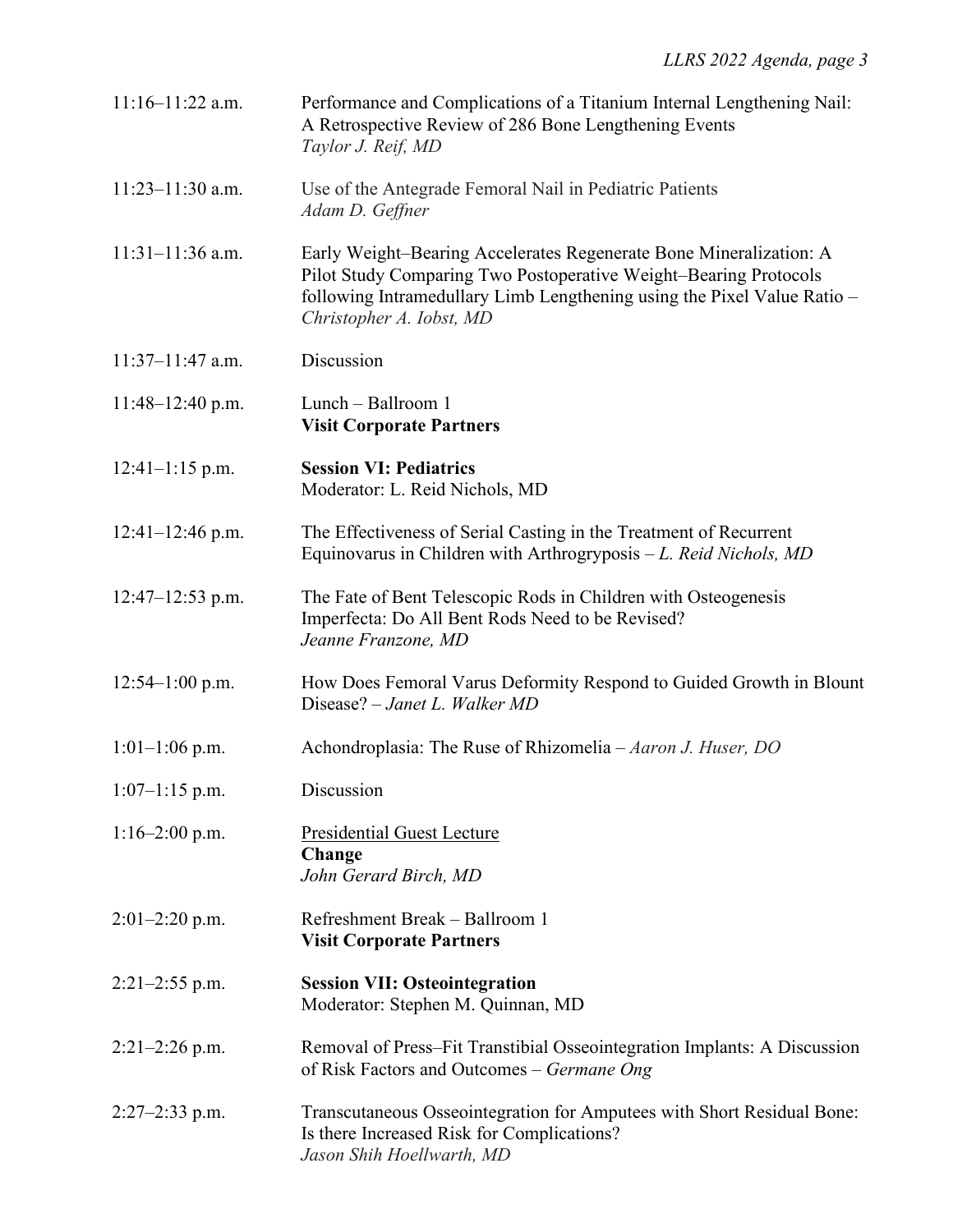| $2:34-2:40$ p.m.        | Transfemoral Osseointegration for Amputees with Diabetes Mellitus<br>Shakib Al-Jawazneh                                                                                        |
|-------------------------|--------------------------------------------------------------------------------------------------------------------------------------------------------------------------------|
| $2:41-2:46$ p.m.        | Developing an Infection Criteria for Osseointegration<br>Shafaf Hasin Alam                                                                                                     |
| $2:47-2:55$ p.m.        | Discussion                                                                                                                                                                     |
| $2:56 - 3:05$ p.m.      | <b>Traveling Fellowship Presentation</b><br>Introduction by Jaclyn F. Hill, MD<br>Ahmed Hammouda, MD<br>Carlito "Jun" Valera, MD                                               |
| $3:06-3:45$ p.m.        | <b>Business Meeting – LLRS Members only</b>                                                                                                                                    |
| $4:15$ p.m.             | Buses depart for President's Reception<br>Board bus at the corner of SW 6th Avenue and SW Salmon Street<br>Across $6th$ Avenue from hotel                                      |
| $5:00$ p.m.             | <b>President's Reception</b>                                                                                                                                                   |
| $9:00$ p.m.             | Buses depart to return to hotel                                                                                                                                                |
| Saturday, July 16, 2022 |                                                                                                                                                                                |
| $7:15$ a.m.             | <b>Registration Opens</b>                                                                                                                                                      |
| $7:15 - 8:00$ a.m.      | Continental Breakfast - Ballroom 1<br><b>Visit Corporate Partners</b>                                                                                                          |
| $8:00-8:05$ a.m.        | Announcements - Ballroom 2                                                                                                                                                     |
| 8:06-8:42 a.m.          | <b>Session VIII: Pediatric Growth</b><br>Moderator: Jaclyn F. Hill, MD                                                                                                         |
| $8:06 - 8:12$ a.m.      | The Modified Fels Knee Skeletal Maturity System in Prediction of Leg-<br>Length Discrepancy – $D$ <i>ylan Kluck</i> , MD                                                       |
| $8:13-8:19$ a.m.        | Comparison of "Human" and Artificial Intelligence Hand-and-Wrist<br>Skeletal Age Estimation in an Epiphysiodesis Cohort<br>Marina R. Makarov, MD                               |
| $8:20-8:26$ a.m.        | Does the Technique of Lengthening Effect Physeal Growth in Patients with<br>Achondroplasia? A Comparison of the Simultaneous and Consecutive<br>Surgery – Fikret Berkan Anarat |
| $8:27-8:33$ a.m.        | Can Zometa Lines be Used to Study Growth in Patients with Congenital<br>Pseudarthrosis of the Tibia? – Katherine Miller                                                        |
| $8:34-8:42$ a.m.        | Discussion                                                                                                                                                                     |